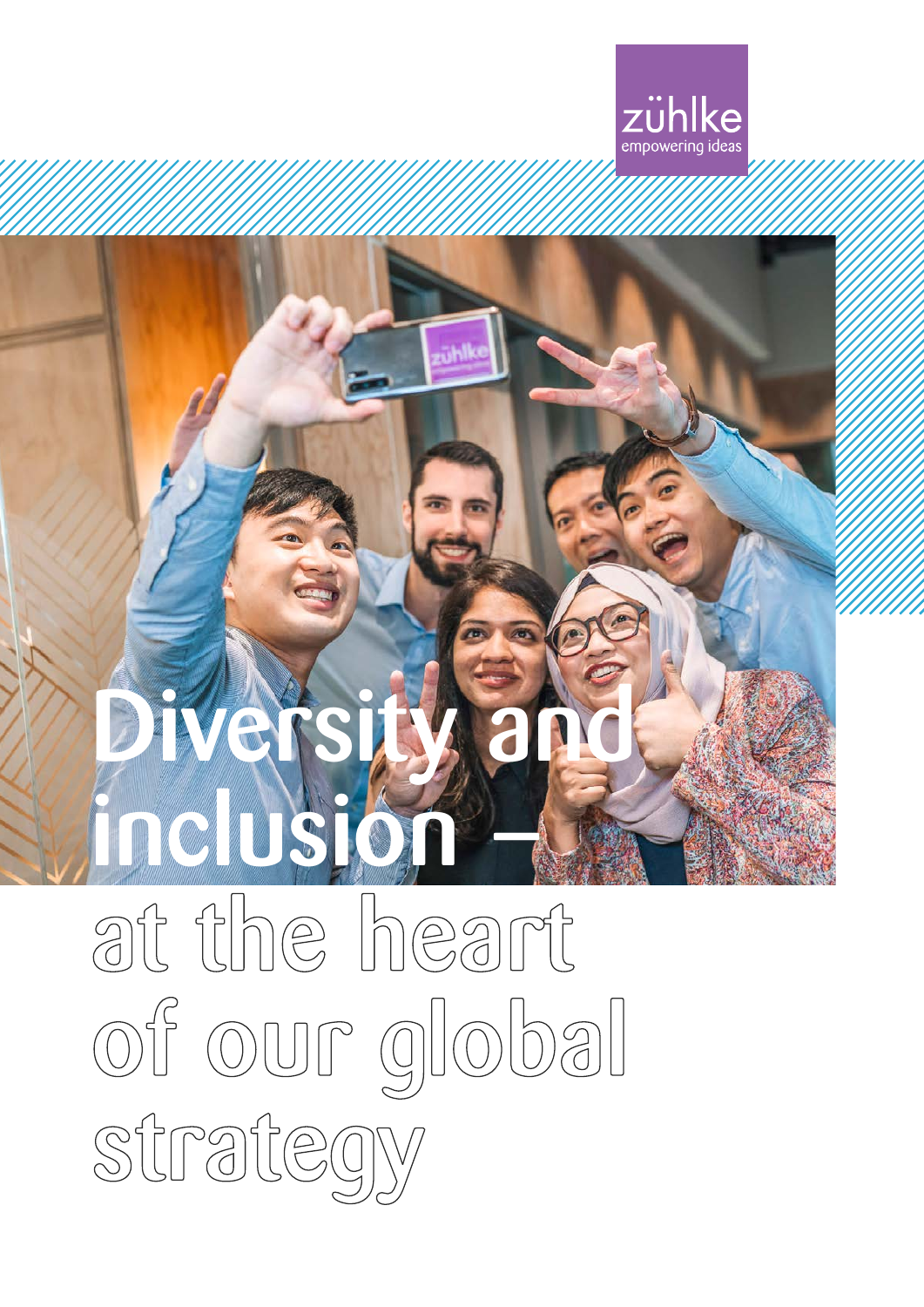### Policy manifest

This policy manifests Zühlke's commitment to diversity and inclusion. Diversity has many aspects that are all important for us. This policy covers diversity and inclusion with respect to gender, age, religion, race, social and cognitive background, physical ability and sexual orientation.

This diversity and inclusion policy complements other guidelines, such as the culture, values, code of conduct and integrity polices. This policy highlights the importance and communicates our diversity and inclusion culture. We present the framework for diversity and inclusion that we already have in place and outline the further evolution of diversity and inclusion at Zühlke. The policy is binding for all Zühlke staff and is an integral part of every employment contract. Every person joining our company must commit to and support the policy. The policy is also available publicly for candidates as well as clients.

Diverse teams outperform homogeneous teams. At Zühlke, we have long known that only as a team can we outperform the competition and achieve the best for our clients. We believe that a highly diverse and especially cognitively diverse workforce as well as an inclusive culture enable us to utilise our full potential. They are undisputed conditions for our longterm success.

2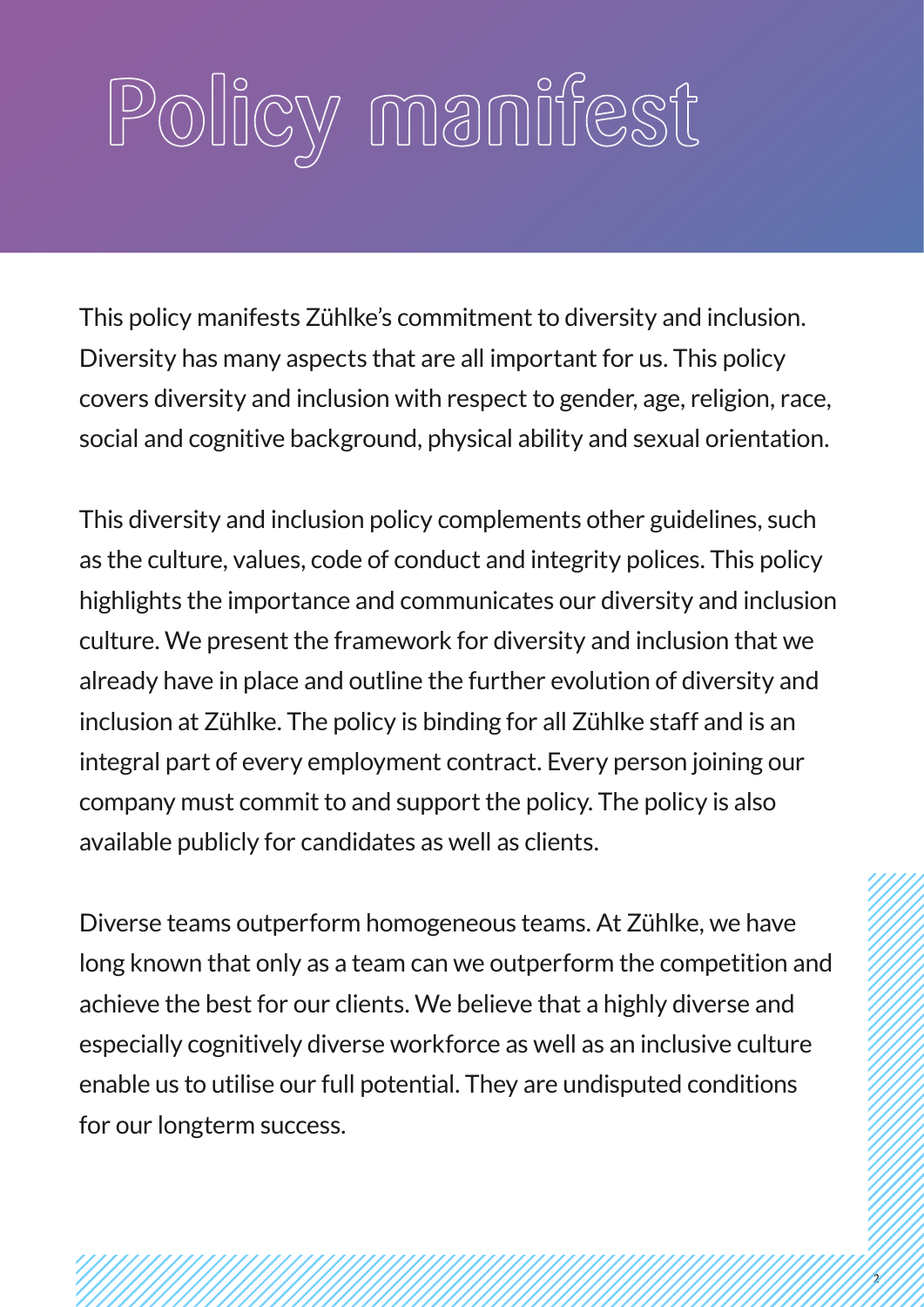

### D&I positioning

We promote a culture and an environment in which people are valued for their performance and contribution. We give equal opportunity to excel at Zühlke irrespective of their diverse background. For us diversity is a business driver that increases our performance and therefore we consider advancing our diversity and inclusion agenda a strategic priority.

### Diverse workforce for a challenging world

We know that in a service business only people will make the difference. We want to attract and retain the best people. Best for us means the ones that share our values and aspirations and are ready to go above and beyond for the success of our clients.

People must feel psychologically safe and speak up when they feel they want to and need to. We cultivate discourse and value different opinions. We expect our employees to contribute, to take different perspectives and to question what is already in place. The different backgrounds and orientations must never influence who we hire, develop and promote. We must increase our awareness on unconscious biases and focus uncompromisingly on individual behaviour, contribution, and performance. Mutual support, kindness and cordiality, respect, professional behaviour are non-negotiable. We are tough in the matter, but always humanly convincing.

We believe in the value of all types of diversity. Our near-term focus is on improving gender, race, and age diversity. This focus does not mean other types of diversity are less important. We strive for all people to feel included.

### Equal opportunities

We hire the best person for the job. In doing so, we ensure that we have the best possible diversity in our workforce. In the recruitment process, we consciously look to strengthen ourselves where we are underrepresented. We want to be able to tap into as large a talent pool as possible and not exclude individuals based on gender, age, religion, race, social and cognitive background, physical ability or sexual orientation. The same applies when it comes to promotion and development of our staff. Everybody is invited to apply for an internal opportunity.

### Leadership

Our leaders are required to share and support our ambitions and drive the diversity agenda in their areas of responsibility. This means creating an environment where people feel safe and included, encouraged to speak up, different opinions are valued and considered when making decisions and above all, our leaders genuinely must aim to be mindful and overcome biases.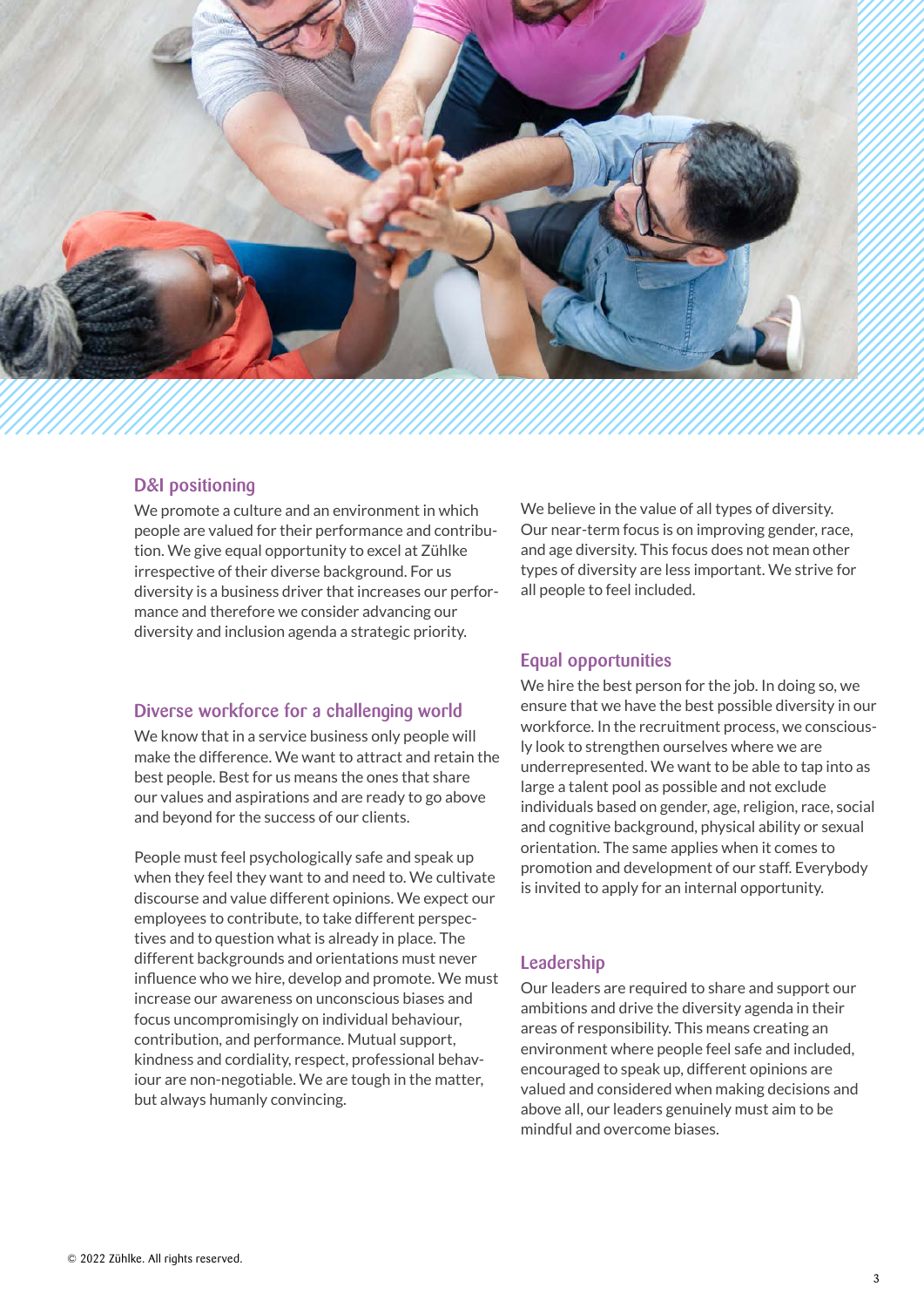### **Prerequisites**

- We define annual goals and measures to drive our diversity agenda forward.
- **We are guided by the 70% rule. We do everything** so that we can put together mixed teams. It is important to us that we aim to ensure that no group or level has more than 70% of the same gender, nationality, or age group.
- $\blacksquare$  It is mandatory that every person involved in the recruitment of new colleagues has completed an interview training that addresses the topic of unconscious bias.
- $\blacksquare$  The annual salary and promotion process in each location must meet D&I minimum requirements. These are: Calibration rounds moderated by HR or an independent person, evaluation of D&I metrics prior to acceptance of final budgets (e.g. average raise per gender, promotion rate per gender, average length of stay per gender at the respective grade).
- $\blacksquare$  Each Zühlke company prepares an annual diversity report for the attention of the Board of Directors.
- Each Zühlke company must conduct an equal pay analysis at least every two years. The results must be included in the diversity report of the corresponding year. If diversity effects are identified, measures must be taken immediately.

### Our goals – the agenda

- **Baseline:** measure the diversity in all Zühlke Group Companies
- $\blacksquare$  **Gender:** increase the number of women in general
- **Processes:** rework and adjust our process and ensure consistency with our policy (recruiting, development, salary, promotion, vendor/ partner selection, staffing, talent management, succession etc.)
- Origin: increase the cultural diversity
- Leadership: our own quota (e.g. at least 30 % women in Excos, GEX, Boards)
- Teams/staffing: represent diversity of clients, ensure mixed teams
- **Internal projects:** ensure diversity in internal projects
- External vendors /ecosystem partners: request D&I policy from all vendors and partners